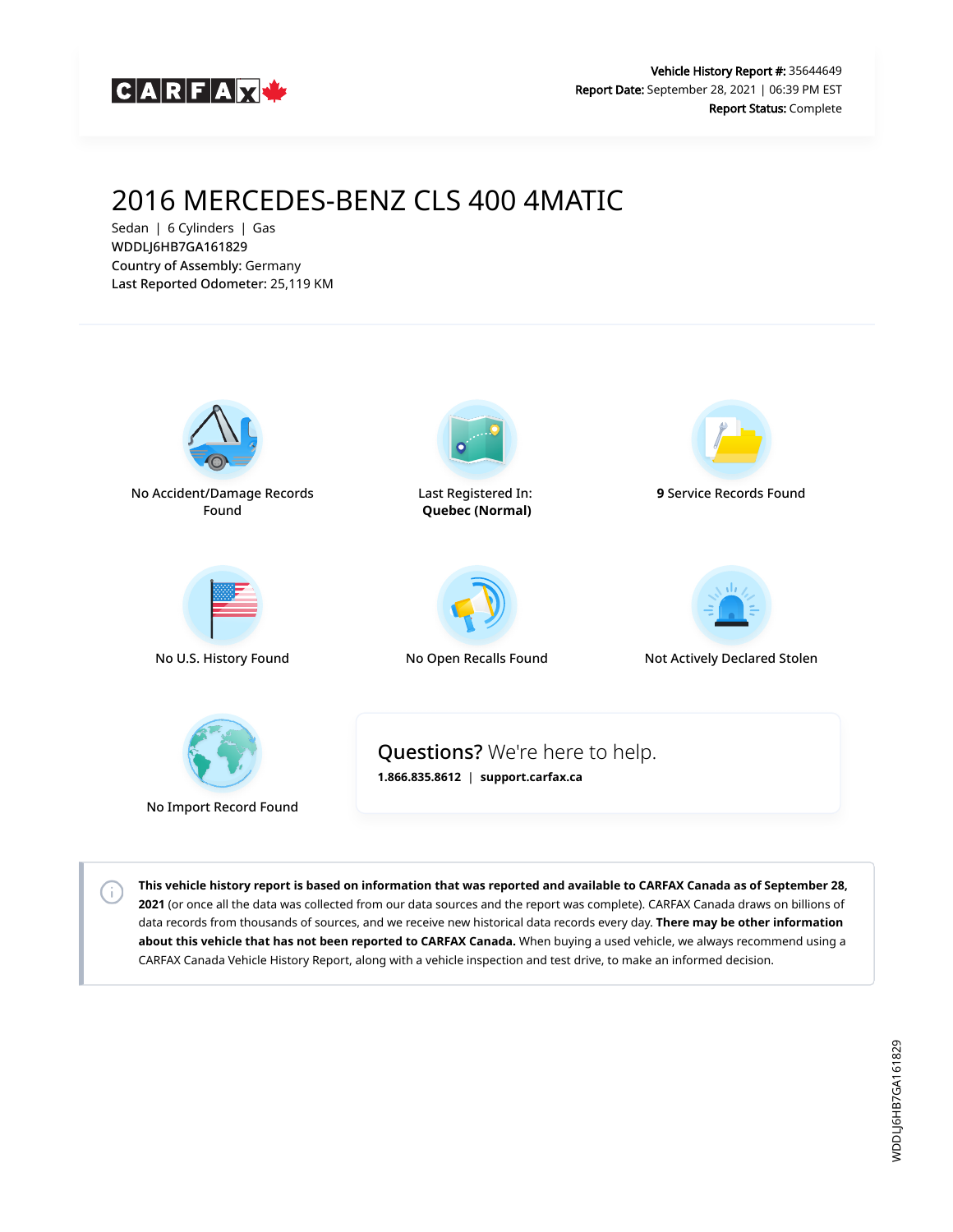# **Vehicle History Report**



# $\bigotimes$  Accident/Damage

There are no accidents/damage reported on this vehicle.

### Registration

This vehicle has been registered in the province of **Quebec** in **Canada** with **Normal** branding.

**We checked for:** Inspection Required, Normal, Non-repairable, Rebuilt, Salvage and Stolen.

#### Service Records

| <b>DATE</b> | <b>ODOMETER</b> | <b>SOURCE</b>                                     | <b>DETAILS</b>                                                                                                                                                                                                                                          |
|-------------|-----------------|---------------------------------------------------|---------------------------------------------------------------------------------------------------------------------------------------------------------------------------------------------------------------------------------------------------------|
| 2015 Aug 14 |                 | Mercedes Sherbrooke<br>Sherbrooke, Quebec, Canada | <b>Vehicle serviced</b><br>Nitrogen fill tires                                                                                                                                                                                                          |
| 2016 Mar 18 |                 | Mercedes Sherbrooke<br>Sherbrooke, Quebec, Canada | <b>Vehicle serviced</b>                                                                                                                                                                                                                                 |
| 2016 May 17 |                 | Mercedes Sherbrooke<br>Sherbrooke, Quebec, Canada | <b>Vehicle serviced</b><br>Carpet replaced/repaired                                                                                                                                                                                                     |
| 2017 May 19 | 8,742 KM        | Mercedes Sherbrooke<br>Sherbrooke, Quebec, Canada | <b>Vehicle serviced</b><br>Battery charged<br>Oil and filter changed                                                                                                                                                                                    |
| 2018 Apr 27 | 15,976 KM       | Mercedes Sherbrooke<br>Sherbrooke, Quebec, Canada | <b>Vehicle serviced</b><br>Maintenance inspection completed<br>Electrical system checked<br>Oil and filter changed<br>Engine/powertrain computer/module checked<br>Engine/powertrain computer/module reprogrammed<br>Blind spot warning sensor replaced |
| 2019 Jun 13 | 20,260 KM       | Mercedes Sherbrooke<br>Sherbrooke, Quebec, Canada | <b>Vehicle serviced</b><br>Oil and filter changed                                                                                                                                                                                                       |
| 2020 Jul 8  | 23,237 KM       | Mercedes Sherbrooke<br>Sherbrooke, Quebec, Canada | <b>Vehicle serviced</b><br>Alignment checked<br>Oil and filter changed<br>$\bullet$                                                                                                                                                                     |
| 2021 Jul 27 | 24,863 KM       | Mercedes Sherbrooke<br>Sherbrooke, Quebec, Canada | <b>Vehicle serviced</b><br>Maintenance inspection completed<br>Electrical system checked<br>Oil and filter changed<br>Blind spot warning sensor replaced                                                                                                |
| 2021 Aug 11 | 25,119 KM       | Mercedes Sherbrooke<br>Sherbrooke, Quebec, Canada | <b>Vehicle serviced</b><br>Oil and filter changed<br><b>Brakes checked</b><br>$\bullet$                                                                                                                                                                 |

WDDLJ6HB7GA161829 WDDLJ6HB7GA161829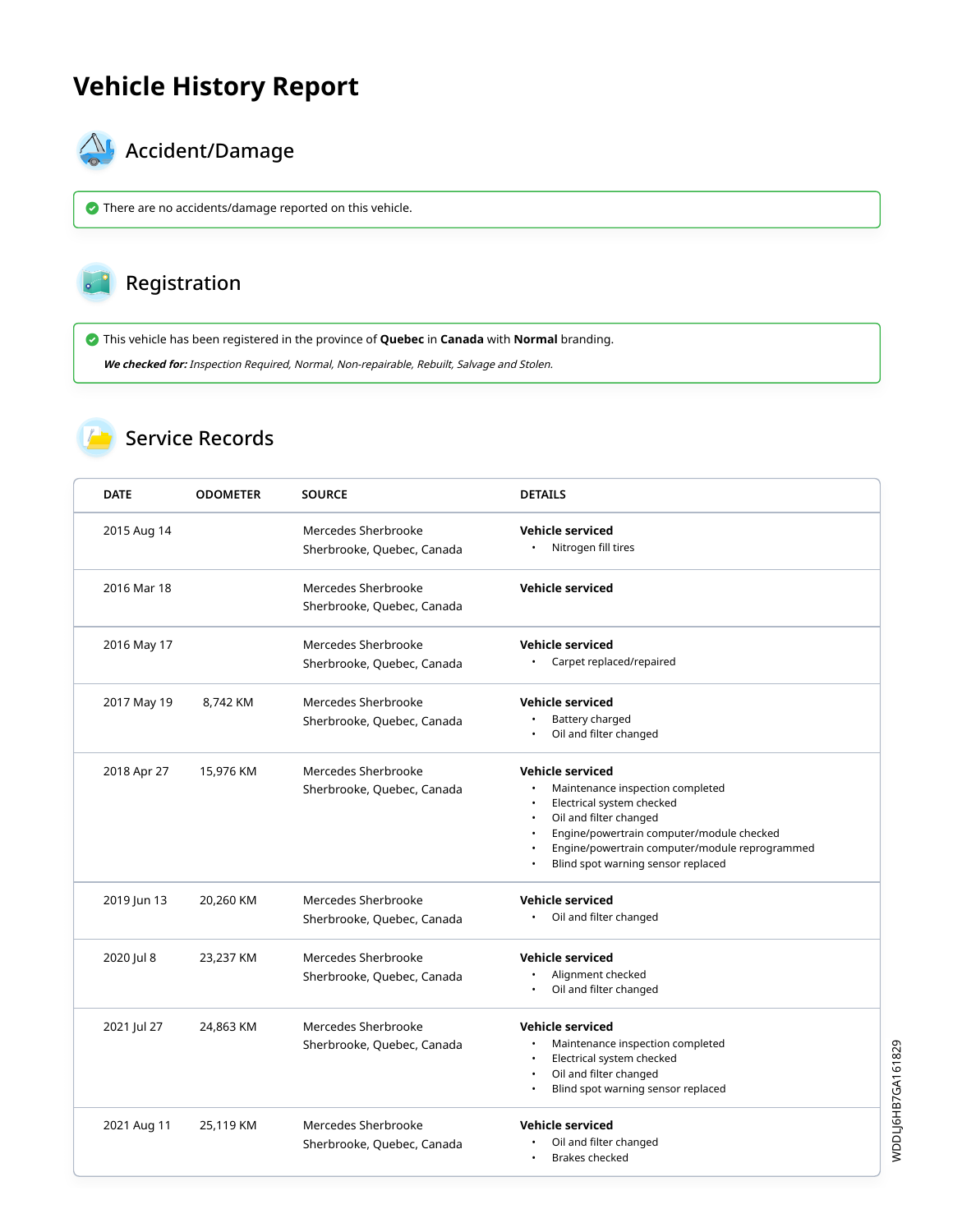

 $\mathbf{r}$ 

 No safety recall information available as of the date/time that this report was generated. For additional safety recall information and nonsafety related recall campaigns, please contact MERCEDES-BENZ or visit **[Mercedes Benz's website.](http://www.mbusa.com/mercedes/recall)**

#### Stolen Vehicle Check

This vehicle is not actively declared stolen.

## Detailed History

| <b>DATE</b> | <b>ODOMETER</b> | <b>SOURCE</b>                                     | <b>RECORD TYPE</b> | <b>DETAILS</b>                 |
|-------------|-----------------|---------------------------------------------------|--------------------|--------------------------------|
| 2015 Aug 14 |                 | Mercedes Sherbrooke<br>Sherbrooke, Quebec, Canada | Service Record     | Vehicle serviced               |
| 2016 Mar 18 |                 | Mercedes Sherbrooke<br>Sherbrooke, Quebec, Canada | Service Record     | Vehicle serviced               |
| 2016 May 14 |                 | Motor Vehicle Dept.<br>Quebec, Canada             | Canadian Renewal   | First Owner Reported           |
| 2016 May 14 |                 | Motor Vehicle Dept.<br>Quebec, Canada             | Canadian Renewal   | Registration Issued or Renewed |
| 2016 May 17 |                 | Mercedes Sherbrooke<br>Sherbrooke, Quebec, Canada | Service Record     | Vehicle serviced               |
| 2017 May 19 | 8,742 KM        | Mercedes Sherbrooke<br>Sherbrooke, Quebec, Canada | Service Record     | Vehicle serviced               |
| 2017 Jun 7  |                 | Motor Vehicle Dept.<br>Quebec, Canada             | Canadian Renewal   | Registration Issued or Renewed |
| 2018 Apr 27 | 15,976 KM       | Mercedes Sherbrooke<br>Sherbrooke, Quebec, Canada | Service Record     | Vehicle serviced               |
| 2018 Jun 14 |                 | Motor Vehicle Dept.<br>Quebec, Canada             | Canadian Renewal   | Registration Issued or Renewed |
| 2019 Jun 12 |                 | Motor Vehicle Dept.<br>Quebec, Canada             | Canadian Renewal   | Registration Issued or Renewed |
| 2019 Jun 13 | 20,260 KM       | Mercedes Sherbrooke<br>Sherbrooke, Quebec, Canada | Service Record     | Vehicle serviced               |
| 2020 Jun 10 |                 | Motor Vehicle Dept.<br>Quebec, Canada             | Canadian Renewal   | Registration Issued or Renewed |
| 2020 Jul 8  | 23,237 KM       | Mercedes Sherbrooke<br>Sherbrooke, Quebec, Canada | Service Record     | Vehicle serviced               |